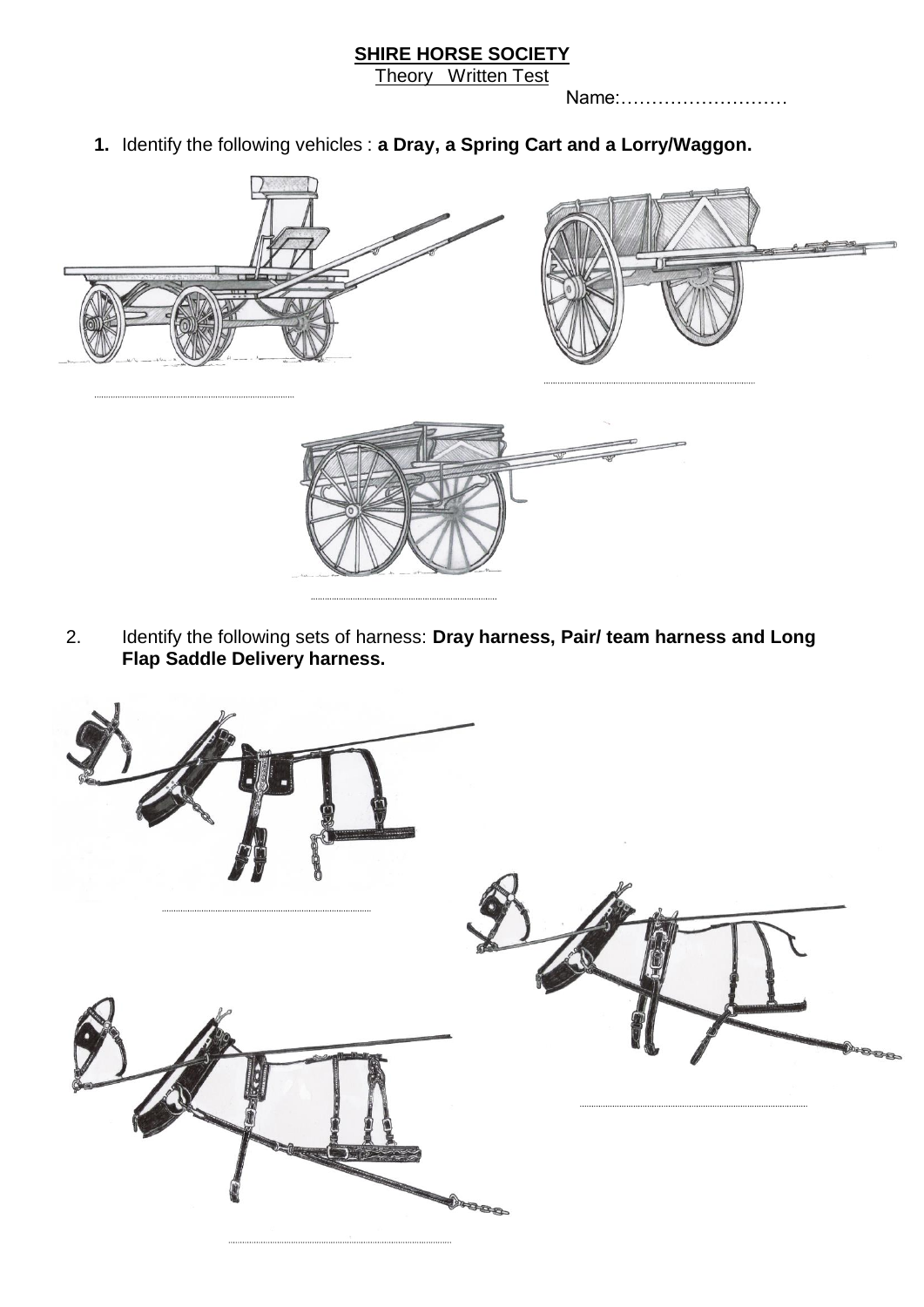3. Identify the following wheels: **Wooden hub (staggered spoke), Dray pattern and Sarven.**



4. Identify the following collars**: Scotch collar, Draught collar and Delivery / Van collar.**